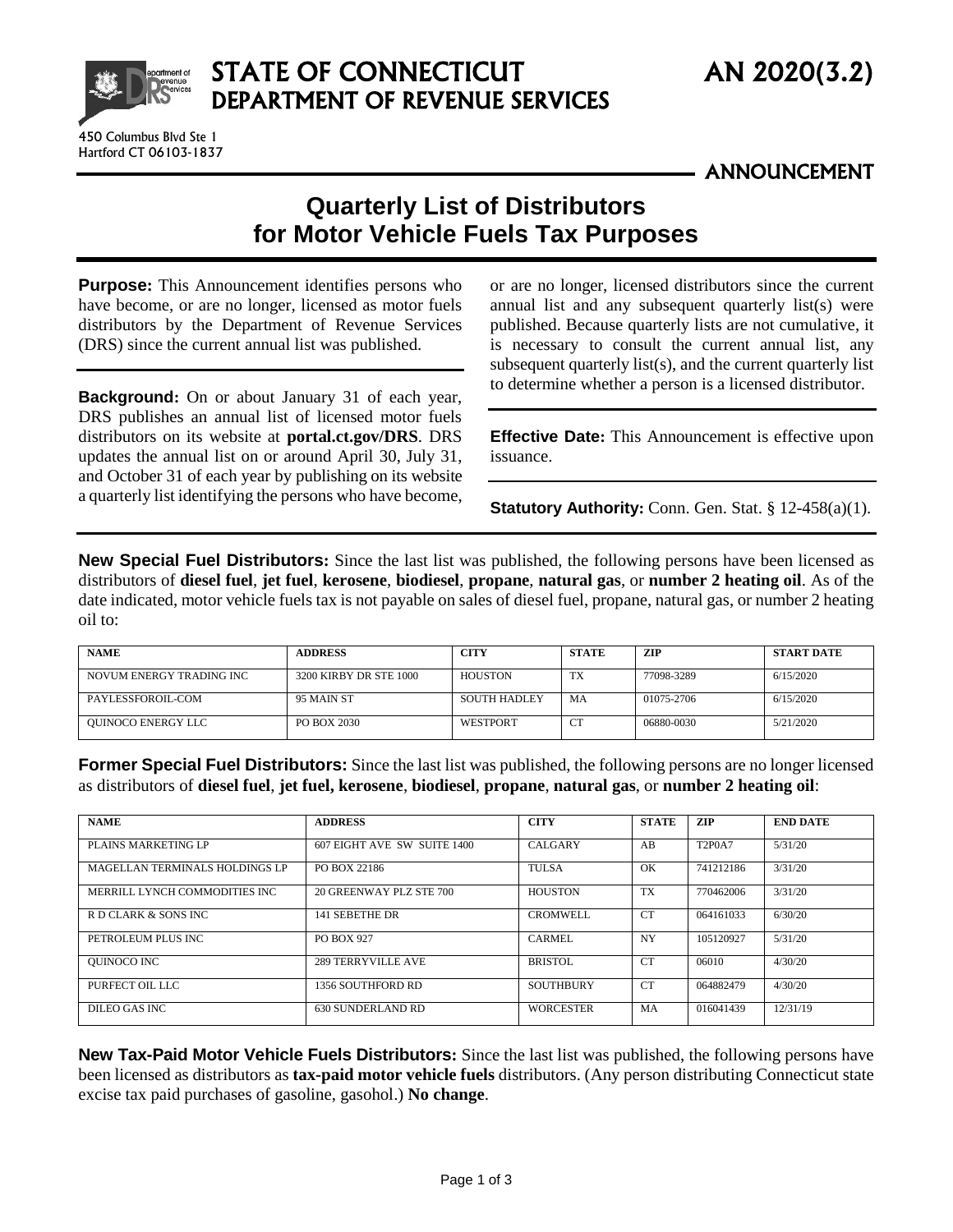**Former Tax-Paid Motor Vehicle Fuels Distributors:** Since the last list was published, the following persons are no longer licensed as distributors of **tax-paid motor vehicle fuels**. (Any person distributing Connecticut state excise tax paid purchases of gasoline, gasohol.) **No change**.

**New Motor Vehicle Fuels Distributors:** Since the last list was published, the following persons have been licensed as **motor vehicle fuels** distributors. (Any person distributing gasoline, aviation gas, ethanol, or ethanol based gasoline.) **No change**.

**Former Motor Vehicle Fuels Distributors:** Since the last list was published, the following persons have ceased to be licensed as distributors of **motor vehicle fuels**: (Any person distributing gasoline, aviation gas, ethanol, or ethanol based gasoline.)

| <b>NAME</b>          | <b>ADDRESS</b> | <b>CITY</b>             | <b>STATE</b> | <b>ZIP</b> | <b>END DATE</b> |
|----------------------|----------------|-------------------------|--------------|------------|-----------------|
| JOHN B HULL INC      | 100 MAIN ST    | <b>GREAT BARRINGTON</b> | МA           | 012301308  | 3/31/20         |
| R D CLARK & SONS INC | 141 SEBETHE DR | <b>CROMWELL</b>         | $\sim$<br>◡  | 064161033  | 6/30/20         |

**New Motor Vehicle Fuels Exporters:** Since the last list was published, the following persons have have been licensed as exporters of **motor vehicle fuels**. **No change**.

**Former Motor Vehicle Fuels Exporters:** Since the last list was published, the following persons have ceased to be licensed as distributors of **motor vehicle fuels**. **No change**.

**New Heating Fuels Distributors:** Since the last list was published, the following persons have been licensed as distributors of **number 2 heating oil, kerosene or propane for heating purposes only**.

| <b>NAME</b>                  | <b>ADDRESS</b>         | <b>CITY</b>    | <b>STATE</b>           | ZIP        | <b>START DATE</b> |
|------------------------------|------------------------|----------------|------------------------|------------|-------------------|
| MAYDAY OIL LLC               | 545 POND RD            | NORTH FRANKLIN | <b>CT</b>              | 06254-1105 | 7/1/2020          |
| TOP TIER ENERGY SERVICES LLC | 175 BRANCHVILLE RD     | RIDGEFIELD     | . Us                   | 06877-5115 | 7/1/2020          |
| ABLE OIL COMPANY LLC         | #6 - 32 PEAT MEADOW RD | NEW HAVEN      | $C^{\mathrm{TP}}$<br>◡ | 06512-2021 | 7/16/2020         |

**Former Heating Fuels Distributors:** Since the last list was published, the following persons have have ceased to be licensed as distributors of **number 2 heating oil, kerosene or propane for heating purposes only**.

| <b>NAME</b>                            | <b>ADDRESS</b>            | <b>CITY</b>          | <b>STATE</b>    | <b>ZIP</b> | <b>END DATE</b> |
|----------------------------------------|---------------------------|----------------------|-----------------|------------|-----------------|
| ASHLEYS ENERGY LLC                     | 21 MICHAEL ST             | <b>EAST HAVEN</b>    | CT.             | 06513-     | 3/31/18         |
| CONNECTICUT ENERGY SERVICES LLC        | PO BOX 7433               | <b>PROSPECT</b>      | CT.             | 06712-0433 | 3/31/20         |
| COVERSAFE HEATING OIL INC              | 194 E MAIN ST STE 2       | <b>THOMASTON</b>     | <b>CT</b>       | 06787-1683 | 4/30/20         |
| EAST MOUNTAIN OIL COMPANY LLC          | 21 GRAMAR AVE             | PROSPECT             | <b>CT</b>       | 06712-1017 | 6/30/20         |
| EAZY OIL LLC                           | <b>19 WHITLOCK AVE</b>    | <b>PLANTSVILLE</b>   | CT.             | 06479-1721 | 6/30/20         |
| ECONOMY FUEL LLC                       | 122 CARPENTER RD          | <b>MANCHESTER</b>    | <b>CT</b>       | 06042-9003 | 7/31/19         |
| FAMILY DISCOUNT HEATING OIL LLC        | <b>8 BIRCH AVE</b>        | <b>WOLCOTT</b>       | CT.             | 06716-3304 | 3/31/19         |
| <b>GARGIULO BROS OIL INC</b>           | 15 CORVAN CT              | <b>N BRANFORD</b>    | <b>CT</b>       | 06471-1801 | 11/15/19        |
| <b>GRECO HEATING AND COOLING LLC</b>   | PO BOX 6503               | <b>WOLCOTT</b>       | <b>CT</b>       | 06716-0503 | 12/31/19        |
| INDEPENDENT OIL DELIVERY INC.          | <b>6 RUSTIC LN</b>        | <b>NORWALK</b>       | <b>CT</b>       | 06851-3139 | 9/30/18         |
| JAWORSKI FUEL SERVICES LLC             | 21 BEAVER ST              | <b>ANSONIA</b>       | <b>CT</b>       | 06401-3202 | 6/30/20         |
| JAWORSKI OIL LLC                       | 21 BEAVER ST              | <b>ANSONIA</b>       | <b>CT</b>       | 06401-3202 | 7/8/19          |
| MARLBOROUGH ENERGY LLC                 | PO BOX 604                | <b>SOUTH WINDSOR</b> | <b>CT</b>       | 06074-0604 | 6/30/20         |
| OLSEN OIL LLC                          | <b>84 DUNDEE DR</b>       | <b>CHESHIRE</b>      | <b>CT</b>       | 06410-1574 | 6/30/20         |
| PROTECH HEATING & AIR CONDITIONING LLC | 1321 NORTH AVE            | <b>BRIDGEPORT</b>    | CT <sup>-</sup> | 06604-2628 | 6/30/20         |
| RECCKS OIL INC                         | PO BOX 262                | <b>NEW BRITAIN</b>   | CT.             | 06050-0262 | 11/30/19        |
| <b>SAB FUEL INC</b>                    | <b>31 PENNY CORNER RD</b> | PORTLAND             | CT.             | 06480-1642 | 9/30/19         |
| TONYS OIL COMPANY LLC                  | 1191 MERIDEN AVE          | <b>SOUTHINGTON</b>   | <b>CT</b>       | 06489-4008 | 6/30/19         |
| <b>WANTROBA FUEL INC</b>               | 62 PERSHING DR            | <b>ANSONIA</b>       | <b>CT</b>       | 06401-2214 | 9/30/18         |

**New Aviation Fuel Dealers:** Since the last list was published, the following persons have licensed as dealers of **aviation fuel**. Any person whose place of business is located upon an established airport within this state and who purchases fuel from a licensed distributor for sale directly into the fuel tank of any aircraft or aircraft engine. **No change**.